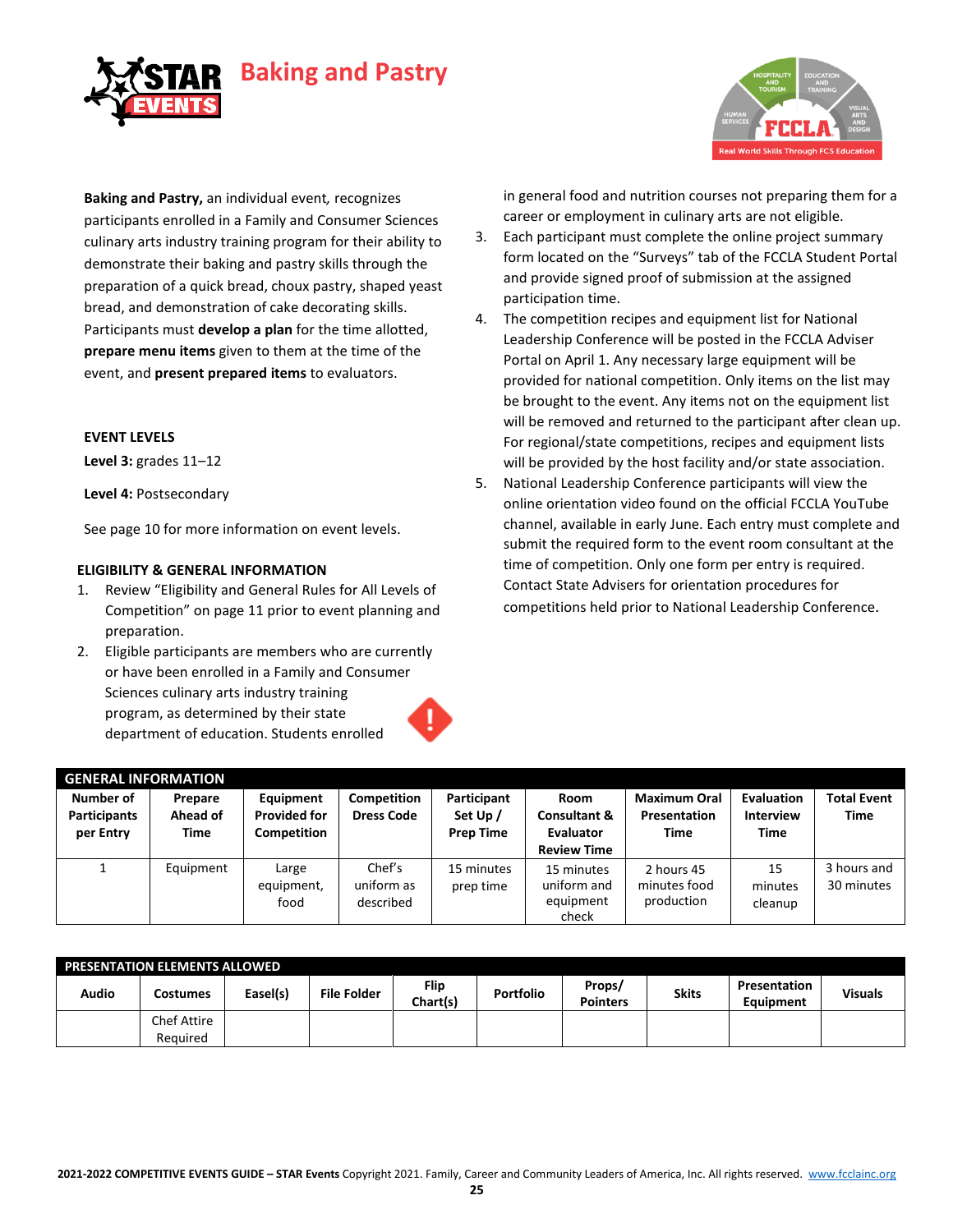## **BAKING AND PASTRY**

### **Procedures and Time Requirements for National Competition**

PRELIMINARY COMPETITION (IF REQUIRED): Should the national competition facility limit the number of possible participants possible to compete during the set time, a preliminary competition will take place. This preliminary competition will consist of a written test taken by all national participants onsite at the National Leadership Conference. The number of finalists to proceed with competition (food production) will be determined by facility and time limitations. The written test will be the American Culinary Federation's Certified Fundamentals Pastry Cook written exam, unless otherwise indicated by the national association prior to the competition.

FINALISTS COMPETITION: Participant will report to the designated room at the specified time with all required equipment, and wearing appropriate, clean attire. Participant will turn in a prepared time management plan prepared on the published recipes, and will be given a menu and all required recipes and ingredients.

| 15 minutes | Uniform and equipment inventory check. Time management plan returned at the end of equipment check.                 |
|------------|---------------------------------------------------------------------------------------------------------------------|
| 15 minutes | Identical food items will be available to each participant. No other food products, garnishes, or condiments may be |
|            | brought to the event. Participants will have 15 minutes to organize work area, obtain supplies, and adapt the time  |
|            | management plan, if required. Examples of allowable activities include placing equipment, verifying oven            |
|            | temperatures, measuring products, and clean/wash products. No products may be cut, peeled, sliced, etc. during      |
|            | this time.                                                                                                          |
| 2 hours 45 | Participants will be given 2 hours and 45 minutes to prepare the required products according to recipe              |
| minutes    | specifications.                                                                                                     |
| 15 minutes | Participants will have 15 minutes to clean up their workstations.                                                   |

### **Specifications for State Competitions**

#### **Testing**

States may administer a general baking and pastry knowledge test at regional/district and state competitions if required to determine finalists. A test is not required if it is not needed.

#### **Uniform and Appearance**

Participants will be well groomed and wear appropriate, clean attire meeting the following standards:

| Uniform, Jewelry and<br>Personal Hygiene | Clean and appropriate <i>uniform</i> including <i>professional</i> chef attire (chef coat/jacket; industry pants or<br>commercial <i>uniform</i> pants; apron; hair covering or chef hat; closed-toe, low heel, kitchen shoes made<br>with non-slip soles and sealed non-melting uppers (canvas shoes are not appropriate). No additional<br>jewelry, with the exception of a watch, is allowed. Facial hair is permitted if appropriate covering is<br>used. Hair is properly restrained with hairnet if hair extends past the neck line. Minimal makeup, no<br>cologne or nail polish. Acceptable graphics on the Culinary Arts uniform include the FCCLA logo,<br>school, chapter, or state name or logo, and individual name. No additional logos are permitted. If<br>required, additional logos may be covered with white cloth tape. |
|------------------------------------------|---------------------------------------------------------------------------------------------------------------------------------------------------------------------------------------------------------------------------------------------------------------------------------------------------------------------------------------------------------------------------------------------------------------------------------------------------------------------------------------------------------------------------------------------------------------------------------------------------------------------------------------------------------------------------------------------------------------------------------------------------------------------------------------------------------------------------------------------|
|------------------------------------------|---------------------------------------------------------------------------------------------------------------------------------------------------------------------------------------------------------------------------------------------------------------------------------------------------------------------------------------------------------------------------------------------------------------------------------------------------------------------------------------------------------------------------------------------------------------------------------------------------------------------------------------------------------------------------------------------------------------------------------------------------------------------------------------------------------------------------------------------|

#### **Safety and Sanitation**

Participants, and their work areas, are kept sanitary and organized, meeting the following standards:

| Safety and Sanitation | Workstation is kept neat, clean and organized in a safe and sanitary manner. Hand washing is done<br>frequently. Food contact surfaces are cleaned and sanitized frequently. Proper demonstration of<br>equipment use and safety according to industry standards. Complete final cleanup and return supplies<br>after event within designated time period. Baked goods internal temperature is taken at center to reach<br>required/desired food temperature. |
|-----------------------|---------------------------------------------------------------------------------------------------------------------------------------------------------------------------------------------------------------------------------------------------------------------------------------------------------------------------------------------------------------------------------------------------------------------------------------------------------------|
|-----------------------|---------------------------------------------------------------------------------------------------------------------------------------------------------------------------------------------------------------------------------------------------------------------------------------------------------------------------------------------------------------------------------------------------------------------------------------------------------------|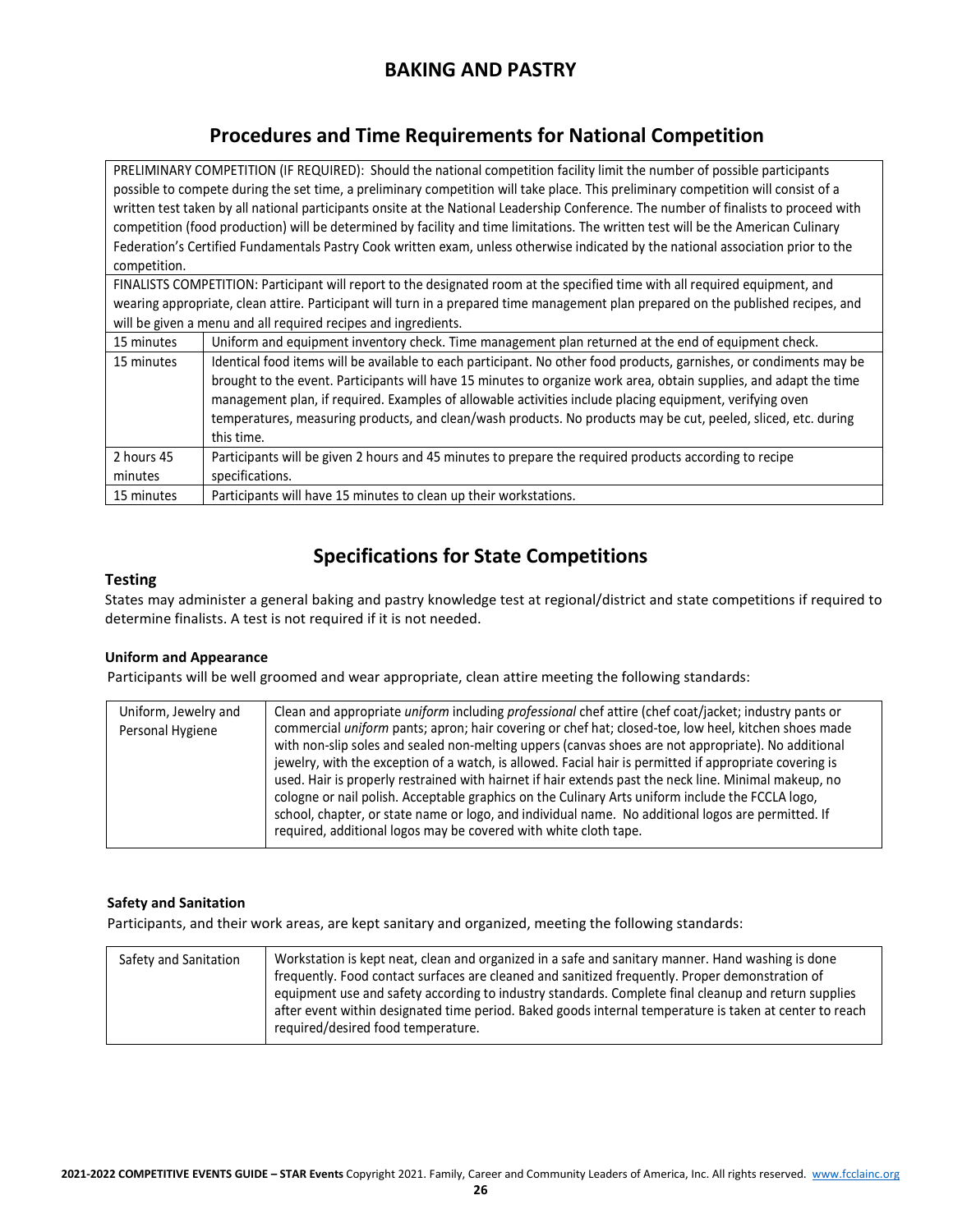## Baking and Pastry Specifications (continued)

#### **Product Production**

Participants will have 2 hours and 45 minutes to prepare food products. Participants should be proficient in the preparation of all required food products. Participants will demonstrate industry standards in the use of equipment, tools, and techniques. Participants will follow directions and recipes to prepare food products that meet industry standards for appearance and taste. The participant will present all items for evaluation at the end of the 2 hours and 45 minutes period. There will be no extra time allowed to complete preparation or presentation. All work must stop at the 2 hours and 45 minutes time limit.

| Equipment, Tools,<br>and Techniques | Use proper equipment, tools, products, vocabulary, and techniques in the preparation of required<br>items, including the use of scales for measuring ingredients and equal division of dough and batter. |
|-------------------------------------|----------------------------------------------------------------------------------------------------------------------------------------------------------------------------------------------------------|
| Timeline                            | Timeline is used and is accurate.                                                                                                                                                                        |
| Mise en Place                       | Work effectively and display organizational skills. Mise en place is well executed.                                                                                                                      |
| Product Appearance                  | Products have appropriate color and doneness, are properly shaped and have visual appeal.                                                                                                                |
| <b>Product Consistency</b>          | Size, shape, and/or color of products meet or exceed industry expectations. Correct amount (yield) of items<br>has been produced.                                                                        |
| Baking Principles and<br>Techniques | Follow directions of recipes in proper sequence to demonstrate correct baking principles.                                                                                                                |
| Product Taste and<br>Texture        | Flavors and textures meet or exceed industry expectations.                                                                                                                                               |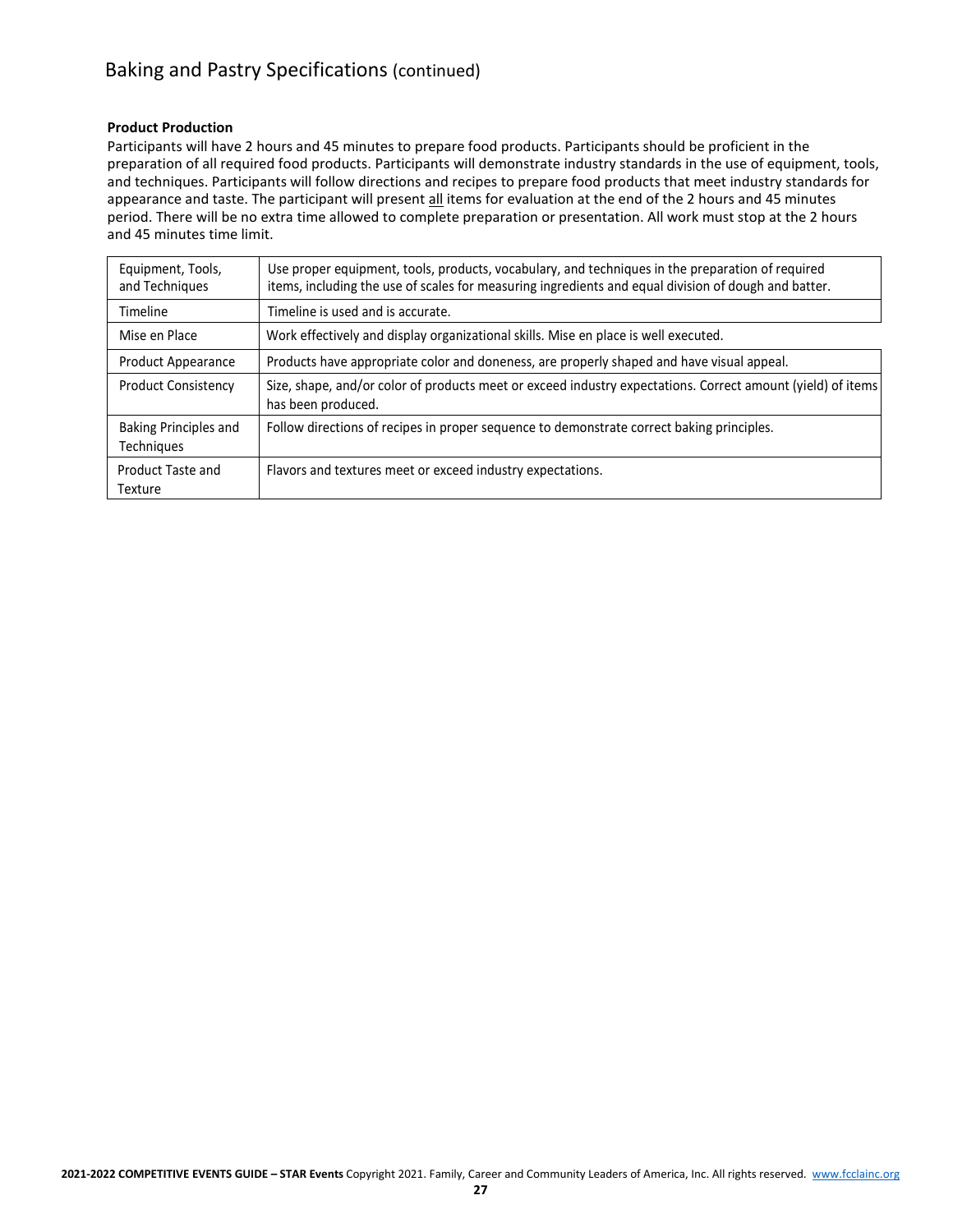

# **Baking and Pastry** STAR Events Point Summary Form

| <b>Name</b><br>$\overline{\phantom{a}}$<br>_______<br>_________ |       |       |  |       |  |
|-----------------------------------------------------------------|-------|-------|--|-------|--|
| Chapter                                                         |       | n n m |  |       |  |
| ________                                                        | σιαιτ |       |  | Leve' |  |

- 1. Make sure all information at top is correct. If a student named is not participating, cross their name(s) off. If a team does not show, write "No Show" across the top and return with other forms. Do **NOT** change team or station numbers.
- 2. At the conclusion of evaluation, verify evaluator scores and fill in information below. Calculate the final score and ask for evaluators' verification. Place this form in front of the completed rubrics and staple all items related to the presentation together.
- 3. At the end of competition, double check all scores, names, and team numbers to ensure accuracy. Sort results by team order and turn in to the Lead Consultant.
- 4. Check with the Lead Consultant if there are any questions regarding the evaluation process.

| <b>ROOM CONSULTANT CHECK</b><br><b>Points</b>              |                                                                                                                                                           |                                                                |                    |                                                                                                                                        |  |  |
|------------------------------------------------------------|-----------------------------------------------------------------------------------------------------------------------------------------------------------|----------------------------------------------------------------|--------------------|----------------------------------------------------------------------------------------------------------------------------------------|--|--|
| <b>Registration Packet</b>                                 |                                                                                                                                                           | Picked up by adviser or designated adult during scheduled time |                    |                                                                                                                                        |  |  |
| 0 or 3 points                                              | <b>No</b><br>0                                                                                                                                            |                                                                |                    | Yes<br>3                                                                                                                               |  |  |
| <b>Event Online Orientation</b>                            | $\Omega$                                                                                                                                                  |                                                                |                    | $\overline{2}$                                                                                                                         |  |  |
| <b>Documentation</b>                                       | Official documentation not provided at                                                                                                                    |                                                                |                    | Official documentation provided at                                                                                                     |  |  |
| 0 or 2 points                                              | presentation time or signed by adviser                                                                                                                    |                                                                |                    | presentation time and signed by adviser                                                                                                |  |  |
| <b>Proof of Project Summary</b><br><b>Form Submission</b>  | Not presented to Room Consultant at                                                                                                                       |                                                                |                    | Presented to Room Consultant at                                                                                                        |  |  |
| 0 or 1 point                                               | participation time                                                                                                                                        |                                                                | participation time |                                                                                                                                        |  |  |
| <b>Time Schedule</b>                                       |                                                                                                                                                           | <sup>0</sup>                                                   |                    | $\mathbf{1}$                                                                                                                           |  |  |
| 0-1 point                                                  | Not included or incomplete                                                                                                                                |                                                                |                    | Time schedule included and complete for                                                                                                |  |  |
|                                                            |                                                                                                                                                           |                                                                | all products       |                                                                                                                                        |  |  |
| <b>Uniform and Appearance</b>                              | $\mathbf{1}$                                                                                                                                              | $\overline{2}$                                                 |                    | $\overline{\mathbf{3}}$                                                                                                                |  |  |
| 1 to 3 points                                              | Unprofessional                                                                                                                                            | Unprofessional appearance or                                   |                    | Professional attire worn:                                                                                                              |  |  |
|                                                            | uniform/attire or<br>includes                                                                                                                             | attire as marked below:                                        |                    | hair/beard restraints                                                                                                                  |  |  |
|                                                            | graphics/logo not                                                                                                                                         | _hair/beard restraints missing<br>_kitchen shoes not worn      |                    | kitchen shoes<br>_no visible jewelry                                                                                                   |  |  |
|                                                            | permitted in event                                                                                                                                        | __ Jewelry uncovered                                           |                    | _personal grooming meets                                                                                                               |  |  |
|                                                            |                                                                                                                                                           | personal grooming does not                                     |                    | guidelines                                                                                                                             |  |  |
|                                                            |                                                                                                                                                           | meet guidelines                                                |                    |                                                                                                                                        |  |  |
| <b>EVALUATORS' SCORES</b>                                  |                                                                                                                                                           |                                                                |                    | <b>ROOM CONSULTANT TOTAL</b>                                                                                                           |  |  |
| Evaluator 1                                                | Initials $\_\_$                                                                                                                                           |                                                                |                    | (10 points possible)                                                                                                                   |  |  |
| Evaluator 2                                                | Initials                                                                                                                                                  |                                                                |                    | <b>AVERAGE EVALUATOR SCORE</b>                                                                                                         |  |  |
| Evaluator 3                                                | <i>Initials</i>                                                                                                                                           |                                                                |                    | $\blacktriangleright$ (90 points possible)                                                                                             |  |  |
| <b>Total Score</b>                                         |                                                                                                                                                           | divided by number of evaluators<br><b>FINAL SCORE</b>          |                    |                                                                                                                                        |  |  |
| = AVERAGE EVALUATOR SCORE<br>(Average Evaluator Score plus |                                                                                                                                                           |                                                                |                    |                                                                                                                                        |  |  |
|                                                            | Rounded only to the nearest hundredth (i.e.                                                                                                               |                                                                |                    | Room Consultant Total)                                                                                                                 |  |  |
|                                                            | 79.99 not 80.00)                                                                                                                                          |                                                                |                    |                                                                                                                                        |  |  |
|                                                            | Silver: 70-89.99<br><b>Bronze: 1-69.99</b><br>RATING ACHIEVED (circle one) Gold: 90-100<br><b>VERIFICATION OF FINAL SCORE AND RATING (please initial)</b> |                                                                |                    |                                                                                                                                        |  |  |
|                                                            |                                                                                                                                                           |                                                                |                    | Evaluator 1_______________ Evaluator 2______________Evaluator 3_______________Adult Room Consultant_____________Event Lead Consultant_ |  |  |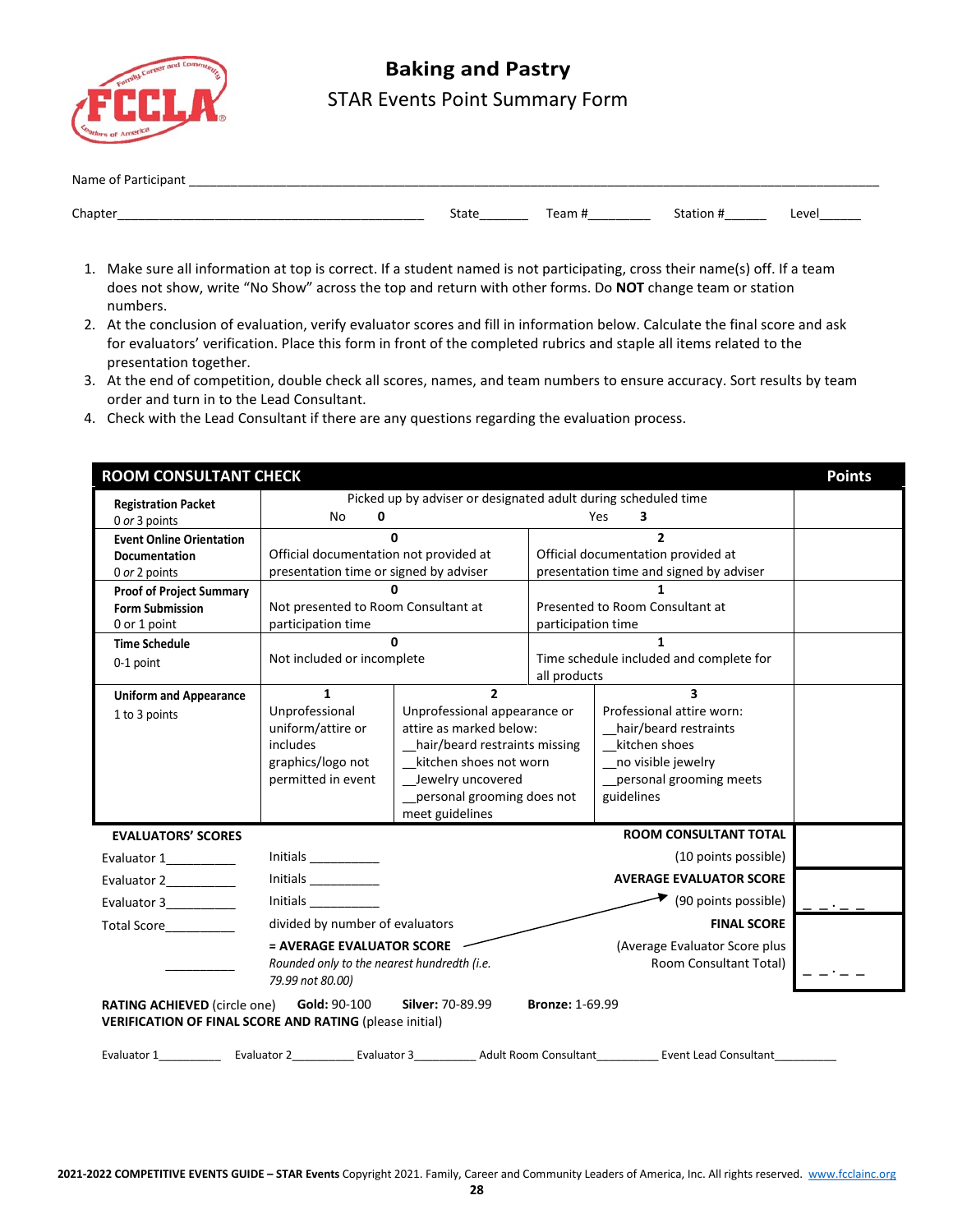

### **BAKING AND PASTRY**

Rubric

\_\_\_\_\_\_\_\_\_\_\_\_\_\_\_\_\_\_\_\_\_\_\_\_\_\_\_\_\_\_\_\_\_\_\_\_\_\_\_\_\_\_\_\_\_\_\_\_\_\_\_\_\_\_\_\_\_\_\_\_\_\_\_\_\_\_\_\_\_\_\_\_\_\_\_\_\_\_\_\_\_\_\_\_\_\_\_\_\_\_\_\_\_\_\_\_\_\_\_

Name(s) of Participant

| Chapter                             |                                                                                                                    |                                                                                              | State                                                                                                                             | Team # $\sqrt{ }$              | Station #                                                                                                                            | Level         |
|-------------------------------------|--------------------------------------------------------------------------------------------------------------------|----------------------------------------------------------------------------------------------|-----------------------------------------------------------------------------------------------------------------------------------|--------------------------------|--------------------------------------------------------------------------------------------------------------------------------------|---------------|
|                                     |                                                                                                                    |                                                                                              |                                                                                                                                   |                                |                                                                                                                                      |               |
| <b>SAFETY AND SANITATION</b>        |                                                                                                                    |                                                                                              |                                                                                                                                   |                                |                                                                                                                                      | <b>Points</b> |
| Safety                              | $\mathbf{0}$                                                                                                       | $\mathbf{1}$                                                                                 |                                                                                                                                   |                                | 2 <sub>3</sub>                                                                                                                       |               |
| 0-3 points                          | Station is disorganized, safety is<br>disregarded                                                                  | Station is lacking neatness and organization,<br>questionable equipment safety               |                                                                                                                                   | correct and taken at center    | Station is very neat and organized; all equipment is<br>handled safely and properly. Internal temperature                            |               |
| <b>Sanitation</b>                   | 0                                                                                                                  |                                                                                              | $\mathbf{1}$                                                                                                                      |                                | $\overline{\mathbf{3}}$<br>$\mathbf{2}$                                                                                              |               |
| 0-3 points                          | Disregards safety and created unsafe and<br>unsanitary conditions                                                  | Shows minimal safety and sanitation practices,<br>inconsistent hand washing                  | surfaces inconsistently cleaned and sanitized,                                                                                    |                                | Follows all safety and sanitation practices, food<br>contact surfaces are cleaned and sanitized<br>frequently, frequent hand washing |               |
| <b>FOOD PRODUCTION</b>              |                                                                                                                    |                                                                                              |                                                                                                                                   |                                |                                                                                                                                      |               |
| Equipment, Tools &                  |                                                                                                                    | $\mathbf{0}$                                                                                 |                                                                                                                                   | $1\quad 2$                     |                                                                                                                                      |               |
| <b>Techniques</b><br>$0 - 2$ points | demonstration of skills                                                                                            | Selection and usage of tools/equipment lacks understanding and                               | Selects and uses all tools/equipment correctly and safely following<br>industry techniques, including use of scales for measuring |                                |                                                                                                                                      |               |
| Mise en Place                       |                                                                                                                    | 0                                                                                            |                                                                                                                                   | $\overline{2}$<br>$\mathbf{1}$ |                                                                                                                                      |               |
| 0-2 points                          | Mise en place is poorly executed and displays unacceptable<br>organizational skills                                |                                                                                              | Mise en place is well executed and displays excellent organizational<br>skills                                                    |                                |                                                                                                                                      |               |
| <b>QUICK BREAD</b>                  |                                                                                                                    |                                                                                              |                                                                                                                                   |                                |                                                                                                                                      |               |
| Appearance                          | $\mathbf{0}$                                                                                                       | $1-2$                                                                                        | $\overline{\mathbf{3}}$                                                                                                           |                                | 4 <sub>5</sub>                                                                                                                       |               |
| 0-5 points                          | Items are visually unappealing.<br>Appear to be either under<br>baked or burnt                                     | Items are a slightly too light or<br>too dark in color. Crust appears<br>to be too soft      | Slight color variance, good crust,<br>shape is visually appealing                                                                 |                                | Exceptional color and doneness, with<br>proper crust and crumb, visually<br>appealing                                                |               |
| Consistency                         | $\Omega$                                                                                                           | $1-2$                                                                                        | 3                                                                                                                                 |                                | 4 <sub>5</sub>                                                                                                                       |               |
| 0-5 points                          | Size, shape and/or color is<br>inconsistent. Incorrect yield                                                       | Size, shape and/or color is<br>inconsistent. Correct yield                                   | Size, shape and/or color is<br>consistent. Correct yield                                                                          |                                | Size, shape and/or color is<br>exceptional and meets or exceeds<br>industry expectations. Correct yield                              |               |
| Principles and                      | $\mathbf{0}$                                                                                                       | 1.2                                                                                          | 3                                                                                                                                 |                                | 4 <sub>5</sub>                                                                                                                       |               |
| <b>Techniques</b><br>0-5 points     | Incorrect technique used<br>throughout preparation                                                                 | Product over or under mixed,<br>incorrect proportions of<br>ingredients                      | Product overmixed, tough or<br>with tunnels                                                                                       |                                | Correct techniques meeting industry<br>standards for quick bread<br>preparation                                                      |               |
| <b>Taste and Texture</b>            | $\mathbf{0}$                                                                                                       | 1.2                                                                                          | $\overline{\mathbf{3}}$                                                                                                           |                                | 4 <sub>5</sub>                                                                                                                       |               |
| 0-5 points                          | Taste is bland, flavorless or<br>bitter. Batter stood too long<br>before baking. Coarse texture<br>and unappealing | Items are lacking taste, crust is<br>soft, product is dense and heavy.<br>Little to no crumb | Well balanced flavor with<br>pleasing exterior and interior<br>texture, with good crumb                                           |                                | Flavor and texture meet or exceeds<br>industry expectations                                                                          |               |
| <b>CHOUX PASTRY</b>                 |                                                                                                                    |                                                                                              |                                                                                                                                   |                                |                                                                                                                                      |               |
| Appearance                          | $\mathbf{0}$                                                                                                       | 1.2                                                                                          | 3                                                                                                                                 |                                | 4 <sub>5</sub>                                                                                                                       |               |
| 0-5 points                          | Items are visually unappealing.<br>Appear to be either under<br>baked or burnt                                     | Items are a slightly too light or<br>too dark in color. Lacks visual<br>appeal.              | Slight color variance, shape is<br>good and visually appealing                                                                    |                                | Exceptional color and doneness, with<br>excellent shape and is visually<br>appealing                                                 |               |
| Consistency                         |                                                                                                                    | $1-2$                                                                                        |                                                                                                                                   |                                | -5                                                                                                                                   |               |
| 0-5 points                          | Size, shape and/or color is<br>inconsistent. Incorrect yield                                                       | Size, shape and/or color is<br>inconsistent. Correct yield                                   | Size, shape and/or color is<br>consistent. Correct yield                                                                          |                                | Size, shape and/or color is<br>exceptional and meets or exceeds<br>industry expectations. Correct yield                              |               |
| Principles and                      | 0                                                                                                                  | $1-2$                                                                                        | 3                                                                                                                                 |                                | 4<br>5                                                                                                                               |               |
| <b>Techniques</b><br>0-5 points     | Incorrect technique used<br>throughout preparation                                                                 | Product under or overmixed,<br>incorrect proportions of<br>ingredients                       | Product mixed correctly, but<br>ingredient proportions not<br>correct                                                             |                                | Correct techniques meeting industry<br>standards for choux pastry                                                                    |               |
| <b>Taste and Texture</b>            | 0                                                                                                                  | $1-2$                                                                                        | 3                                                                                                                                 |                                | 4 <sub>5</sub>                                                                                                                       |               |
| 0-5 points                          | Taste is bland, flavorless or<br>bitter. Soggy interior.                                                           | Items are lacking taste, failed to<br>rise and/or collapsed                                  | Well balanced flavor and texture                                                                                                  |                                | Flavor and texture meets or exceeds<br>industry expectations                                                                         |               |

**2021-2022 COMPETITIVE EVENTS GUIDE – STAR Events** Copyright 2021. Family, Career and Community Leaders of America, Inc. All rights reserved. [www.fcclainc.org](http://www.fcclainc.org/)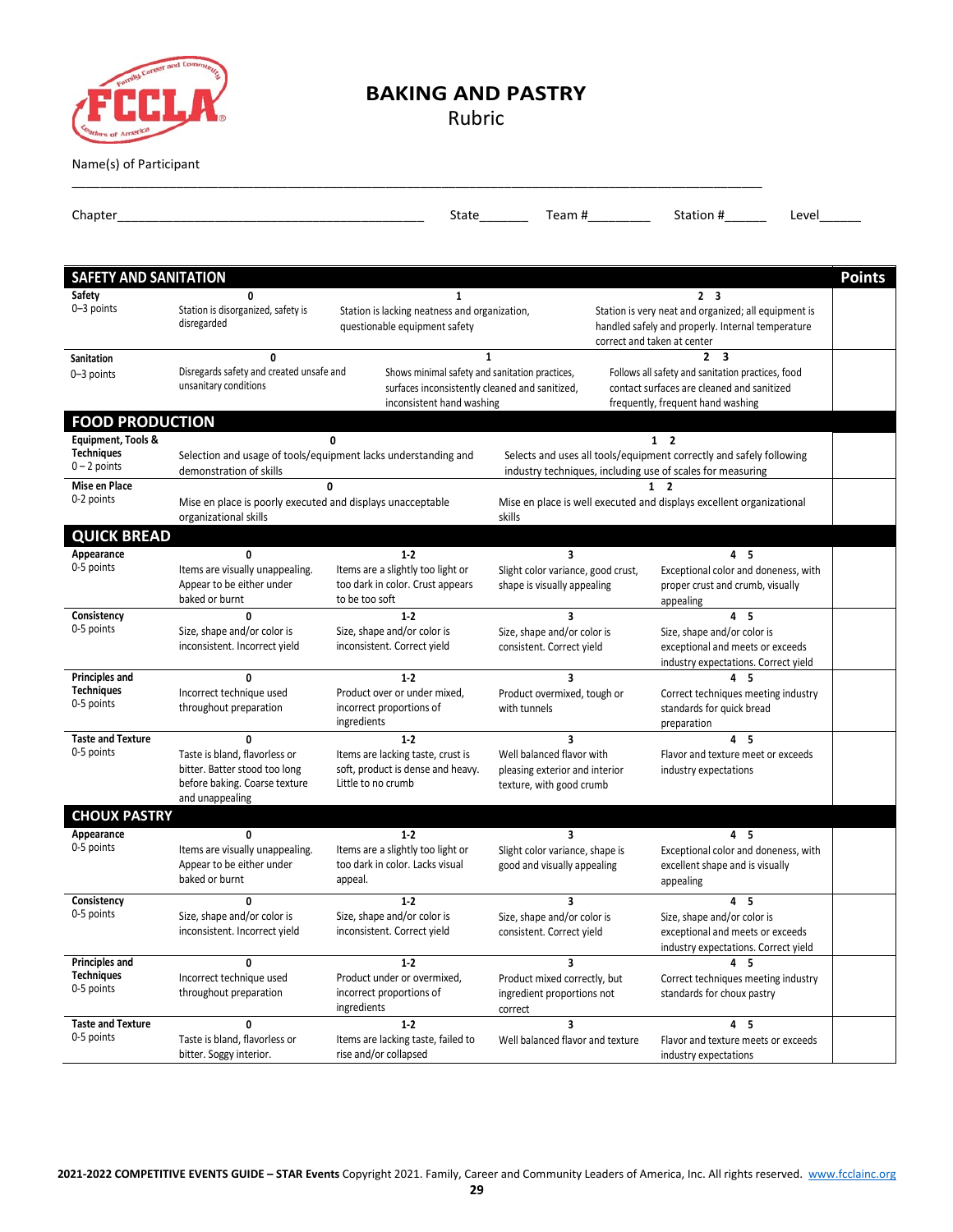## Baking and Pastry Rubrics (continued)

| <b>SHAPED YEAST BREAD</b>                                       |                                                                                              |                                                                                                           |                                                                                                                     |                                                                                                                           |  |
|-----------------------------------------------------------------|----------------------------------------------------------------------------------------------|-----------------------------------------------------------------------------------------------------------|---------------------------------------------------------------------------------------------------------------------|---------------------------------------------------------------------------------------------------------------------------|--|
| Appearance<br>0-5 points                                        | U<br>Items are visually unappealing.<br>Appear to be either under<br>baked or burnt          | $1-2$<br>Items are a slightly too light or<br>too dark in color. Crust appears<br>to be too soft or tough | Slight color variance, good crust,<br>shape is visually appealing, but<br>cracks or blisters                        | 45<br>Exceptional color and doneness,<br>properly shaped, visually appealing                                              |  |
| Consistency<br>0-5 points                                       | n<br>Size, shape and/or color is<br>inconsistent. Incorrect yield                            | $1-2$<br>Size, shape and/or color shows<br>few inconsistencies. Correct<br>vield                          | ર<br>Size, shape and/or color is<br>consistent. Correct yield                                                       | 4 <sub>5</sub><br>Size, shape and/or color is<br>exceptional and meets or exceeds<br>industry expectations. Correct yield |  |
| <b>Principles and</b><br><b>Techniques</b><br>0-5 points        | n<br>Incorrect technique used<br>throughout preparation                                      | $1-2$<br>Product over or under mixed.<br>incorrect proportions of<br>ingredients, incorrect rising time   | ર<br>Product mixed correctly with<br>adequate rising time                                                           | -5<br>Correct techniques meeting industry<br>standards for shaped yeast bread<br>preparation                              |  |
| <b>Taste and Texture</b><br>0-5 points                          | Taste is bland, flavorless or<br>bitter. Crumble, dry, coarse or<br>wet interior texture     | $1-2$<br>Items are lacking taste, crust is<br>too soft or too tough, interior<br>holes                    | 3<br>Well balanced flavor with<br>pleasing exterior and interior<br>texture                                         | 4 <sub>5</sub><br>Flavor and texture meets or exceeds<br>industry expectations                                            |  |
| <b>CAKE DECORATING</b>                                          |                                                                                              |                                                                                                           |                                                                                                                     |                                                                                                                           |  |
| <b>Preparation for</b><br><b>Decorating</b><br>0-5 points       | $\mathbf{r}$<br>Cake layers or crumb coat are<br>not executed according to<br>specifications | $1-2$<br>Cake layers and crumb coat are<br>unevenly executed                                              | $\overline{\mathbf{a}}$<br>Cake layers are mostly evenly cut<br>and crumb coat applied correctly                    | 4 <sub>5</sub><br>Cake layers are evenly cut and crumb<br>coat is applied correctly                                       |  |
| <b>Borders and</b><br><b>Decoration</b><br>0-5 points           | n<br>Not all required elements were<br>attempted                                             | $1-2$<br>Size, shape and/or color is<br>inconsistent                                                      | 3<br>Demonstration of skill meets<br>acceptable industry expectations                                               | 4 <sub>5</sub><br>Demonstration of skill meets or<br>exceeds industry expectations                                        |  |
| <b>Writing</b><br>0-5 points                                    | $\Omega$<br>Did not attempt                                                                  | $1-2$<br>Size, shape and/or placement of<br>writing does not meet<br>acceptable industry expectations     | Demonstration of skill meets<br>acceptable industry expectations                                                    | 5<br>Demonstration of skill meets or<br>exceeds industry expectations                                                     |  |
| Principles,<br>Techniques,<br><b>Expectations</b><br>0-5 points | $\mathbf{0}$<br>Incorrect technique used<br>throughout preparation                           | $1-2$<br>Product assembled with<br>incorrect techniques; does not<br>meet retail expectation              | 3<br>Product is assembled correctly<br>but some incorrect techniques<br>used; generally meets retail<br>expectation | 4 <sub>5</sub><br>Product is assembled correctly and<br>meets industry and retail expectation                             |  |

**Evaluator's Comments – include two things done well and two opportunities for improvement:**

# **TOTAL**

(90 points possible)

**Evaluator #**

**Evaluator Initial**

**Room Consultant Initial**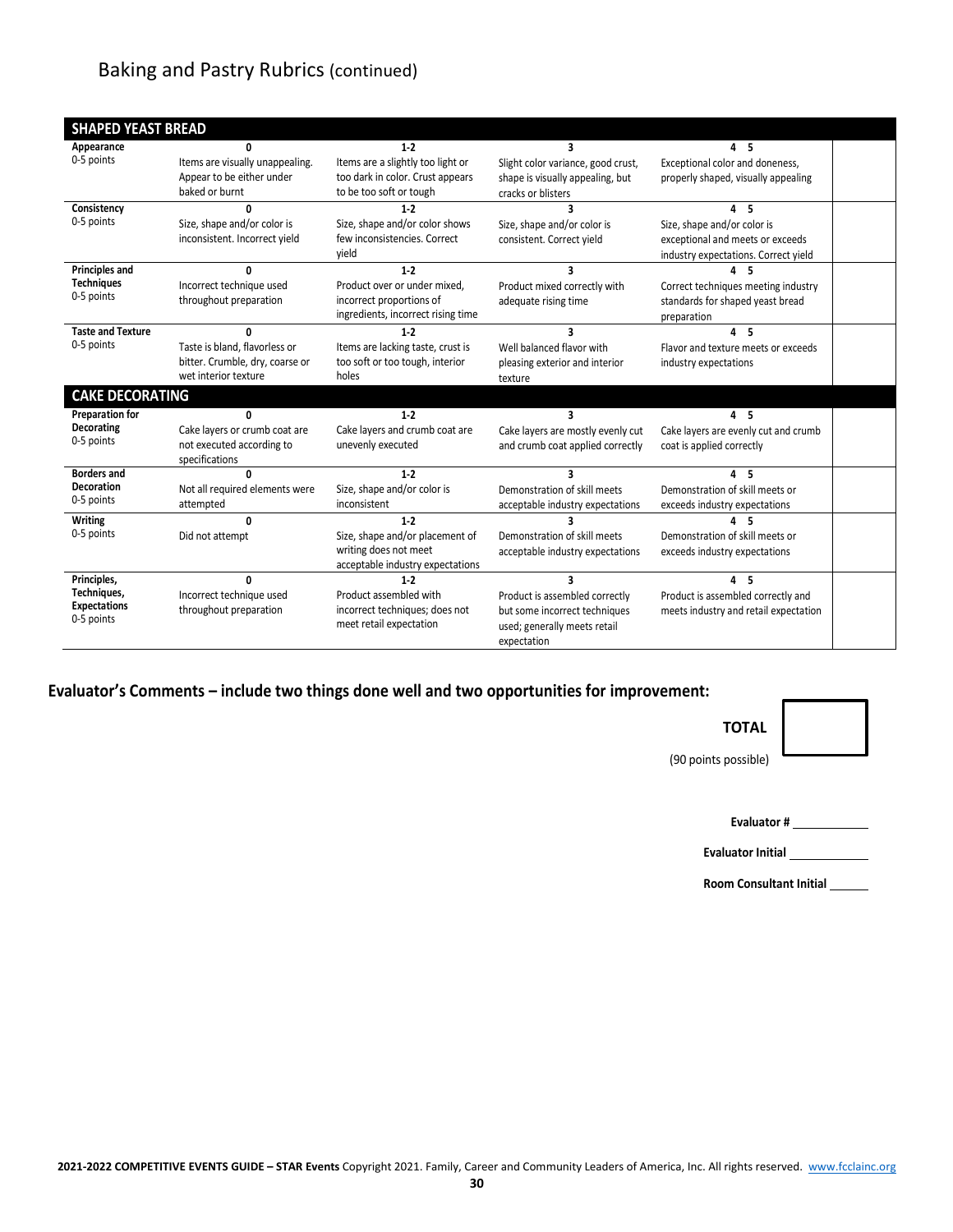## **BAKING AND PASTRY**

### Time Management Plan

Name of Member State Communication of Member State Communication of Member State Communication of State Communication of State Communication of State Communication of State Communication of State Communication of State Com

| <b>Time</b> | <b>Activity</b> | Food Item/Equipment Needed |
|-------------|-----------------|----------------------------|
|             |                 |                            |
|             |                 |                            |
|             |                 |                            |
|             |                 |                            |
|             |                 |                            |
|             |                 |                            |
|             |                 |                            |
|             |                 |                            |
|             |                 |                            |
|             |                 |                            |
|             |                 |                            |
|             |                 |                            |
|             |                 |                            |
|             |                 |                            |
|             |                 |                            |
|             |                 |                            |
|             |                 |                            |
|             |                 |                            |
|             |                 |                            |
|             |                 |                            |
|             |                 |                            |